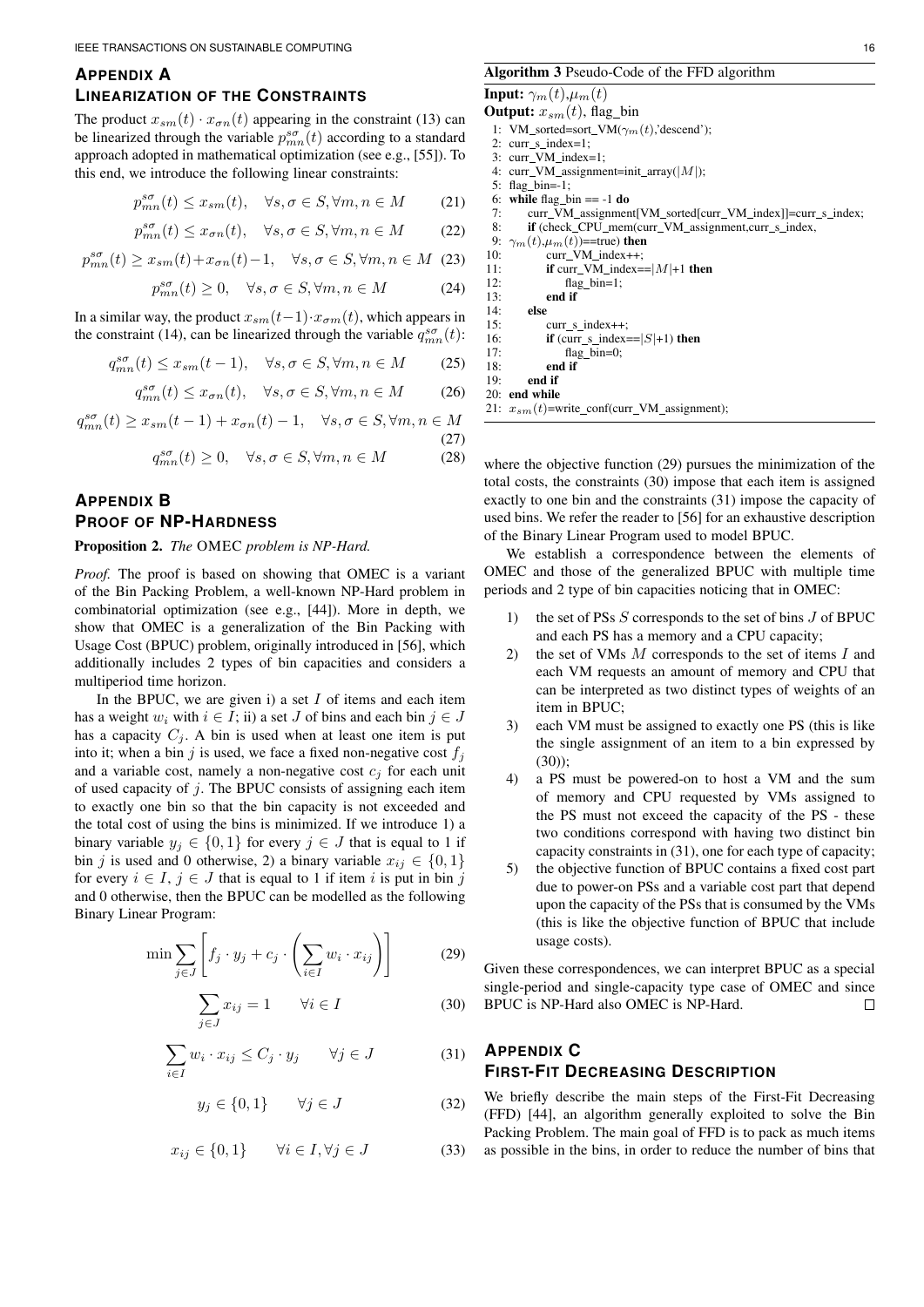are used. In our context, the items are the VMs and the bins are the PSs. As a result, the FFD aims to always limit the number of PSs powered on, and therefore to reduce the processing costs.

Alg. 3 reports the FFD pseudo code. The algorithm requires as input the CPU requirements  $(\gamma_m(t))$  as well as the memory ones  $(\mu_m(t))$ , for the current TS. FFD then produces as output the VM to PS assignment  $(x_{sm}(t))$ , from which it is also possible to infer the number of PSs in AM. Moreover, a flag, denoted with flag\_bin, is introduced. This flag is set to a value larger than zero if the algorithm is able to find an admissible VM to PS assignment. Otherwise, if the flag is set to zero or a value lower than zero, FFD has not been able to find a feasible solution.

The key idea of FFD is to analyze sequentially the CPU requests in each TS, and to allocate accordingly the VM to PSs in order to satisfy the CPU and the memory requirements. In particular, the VMs are initially sorted considering the amount of requested CPU in decreasing order (line 1). Then, the current PS index and the current VM index are initialized to 1 (line 2-3). In addition, the array storing the current VM to PS assignment is initialized to zero values (line 4). This array, which has size  $|M|$ , reports for each VM the index of the assigned PS. Moreover, the algorithm flag is initialized to a negative value (line 5).

The core of the algorithm (lines 6-20) is a while cycle, which is terminated if: i) all the VMs are assigned to the PSs, or ii) it is not possible to assign all the VMs to the PSs. In particular, the current VM (considering the VM index in the array of ordered VMs) is assigned to the current PS (line 7). Then, a check on the CPU and on the memory requested by the current set of VMs assigned to the current PS is performed (line 8). If the total amount of CPU and memory in each PS is below the maximum values, then the current VM is kept on the PS, and the following VM is analyzed (line 10). Clearly, if all the VMs have been analyzed and assigned (line 11-12), the flag is set to 1 and the while cycle is stopped. On the other hand, if the CPU and memory check fails, the algorithm considers the next PS (line 15) as candidate one to allocate the current VM. Note that, if all the PSs have been analyzed (without finding a feasible assignment), the flag is set to 0 (line 17) and the while cycle is ended. Finally, the algorithm copies the array of the current assignment in the matrix  $x_{sm}(t), \forall s \in S, \forall m \in M$ .

Focusing on the time complexity, the initial VM sorting (line 1) can be done in  $\mathcal{O}(|M| \log |M|)$  time. Moreover, the initialization of the variables (lines 2-5) can be done in  $\mathcal{O}(|M|)$ . In addition, the check on CPU and memory is done in  $\mathcal{O}(|M|)$  for the current PS. The external while cycle (lines 6-20) requires at most  $\mathcal{O}(|M| \cdot |S|)$  iterations. Finally, the  $x_{sm}(t)$  assignment can be done in  $\mathcal{O}(|M| \cdot |S|)$  time. Overall, the FFD algorithm has a time complexity in the order of  $\mathcal{O}(|M|^2 \cdot |S|)$ .

Focusing on the space complexity, both the VM sorted (line 1) and the current VM assignment (line 7) are stored in two arrays of size  $|M|$ . Moreover, the VM to PS assignment (line 21) is stored in a matrix of size  $|M| \cdot |S|$ . Therefore, the overall space complexity is in the order of  $\mathcal{O}(|S| \cdot |M|)$ .

## **APPENDIX D NEXT-FIT DECREASING DESCRIPTION**

We then consider a modified version of the Next-Fit Decreasing (NFD) algorithm [44], with the goal of providing a solution able to distribute the CPU requests across the VMs. In contrast to FFD, in fact, the main goal of NFD is keep the PSs generally powered on, in order to reduce the CPU load on each PS.

Alg. 4 reports the NFD pseudo code. The input parameters of the algorithm are the CPU  $\gamma_m(t)$  and the memory  $\mu_m(t)$  requests by the VMs. The output is the VMs to PSs assignment  $x_{sm}(t)$ , as well a flag reporting the algorithm status. Initially, the VM are sorted, based on the decreasing amount of requested CPU (line 1). In addition, the total number of served VMs is set to zero (line 2), and the current PS and VM indexes are set to 1 (lines 3-4). Moreover, also the current VM to PS assignment is initialized to zero values (line 5). In addition, an array, used to store the number of PSs considered during the allocation of each VM, is also initialized (line 6). Finally, the algorithm flag is initially set to a negative value (line 7). Similarly to FFD, the core of the algorithm is a while cycle, which continuously checks the flag value (line 8-28). In particular, the current VM (taken from the ordered array of VMs) is assigned to the current PS (line 9). Then the CPU and memory requirements are checked for the current PS (line 10). If the total CPU and the total memory are higher than the maximum values, the current VM is deallocated from the current PS (line 12), and the number of PSs considered for the current VM is increased (line 13). On the other hand, if the current PS can host the current VM, the VM index is increased (line 15), as well as the total number of VM served (line 16). Clearly, if all the VMs have been successfully assigned, the flag is set to 1, and the while cycle ends (lines 17-19). In any case, the current PS index is increased (line 21). Differently from other classical implementations of the NFD algorithm, we reset the current number of PSs (lines 22-24) to check if the current VM can be assigned to PSs considered in the assignment of the previous VMs. In case there is at least one VM that cannot be assigned to any PS, its total number of considered PSs is equal to  $|S| + 1$ . We therefore perform a check on this condition, and eventually stop the algorithm (lines 25-27) if it is not possible to assign all the VMs to the PSs. Finally, the output matrix  $x_{sm}(t)$ ∀s ∈  $S, \forall m \in M$  is built (line 29).

In the following, we analyze the time complexity of the NFD algorithm. The sorting of the VMs (line 1) can be done in  $\mathcal{O}(|M| \log(|M|))$  time. In addition, the initialization of the variables is performed in  $\mathcal{O}(|M|)$  (lines 2-7). The check on the CPU and memory (line 10), as well as the check on the number of considered PSs for each VM (line 25), require at most  $\mathcal{O}(|M|)$ iterations. In the worst case, the while cycle (line 8-28) is repeated for each VM and each PS, thus requiring  $\mathcal{O}(|M| \cdot |S|)$  iterations. Finally, the construction of the output matrix  $x_{sm}(t)$  is done in  $\mathcal{O}(|M| \cdot |S|)$ . Therefore, the overall complexity of NFD is in the order of  $\mathcal{O}(|M|^2 \cdot |S|)$ .

Finally, we analyze the space complexity of NFD. The sorting of the VMs (line 1), the current VM assignment (line 5), and the number of PSs for each VMs (line 6) require arrays of size  $|M|$ . Moreover, the VM to PS assignment (line 29) is stored in a matrix of size  $|M| \cdot |S|$ . Therefore, the overall space complexity is in the order of  $\mathcal{O}(|S| \cdot |M|)$ .

## **APPENDIX E LOWER BOUND DESCRIPTION**

The goal of the Lower Bound (LB) is to provide a methodology to easily compute the minimum values of processing and maintenance costs. Intuitively, the LB aims at maximizing the number of PSs in SM at each TS, in order to: i) reduce the processing costs, ii) reduce the maintenance costs (when the number of transitions is neglected). Moreover, we do not consider the impact of migrations costs, as well as the costs due to data transferring.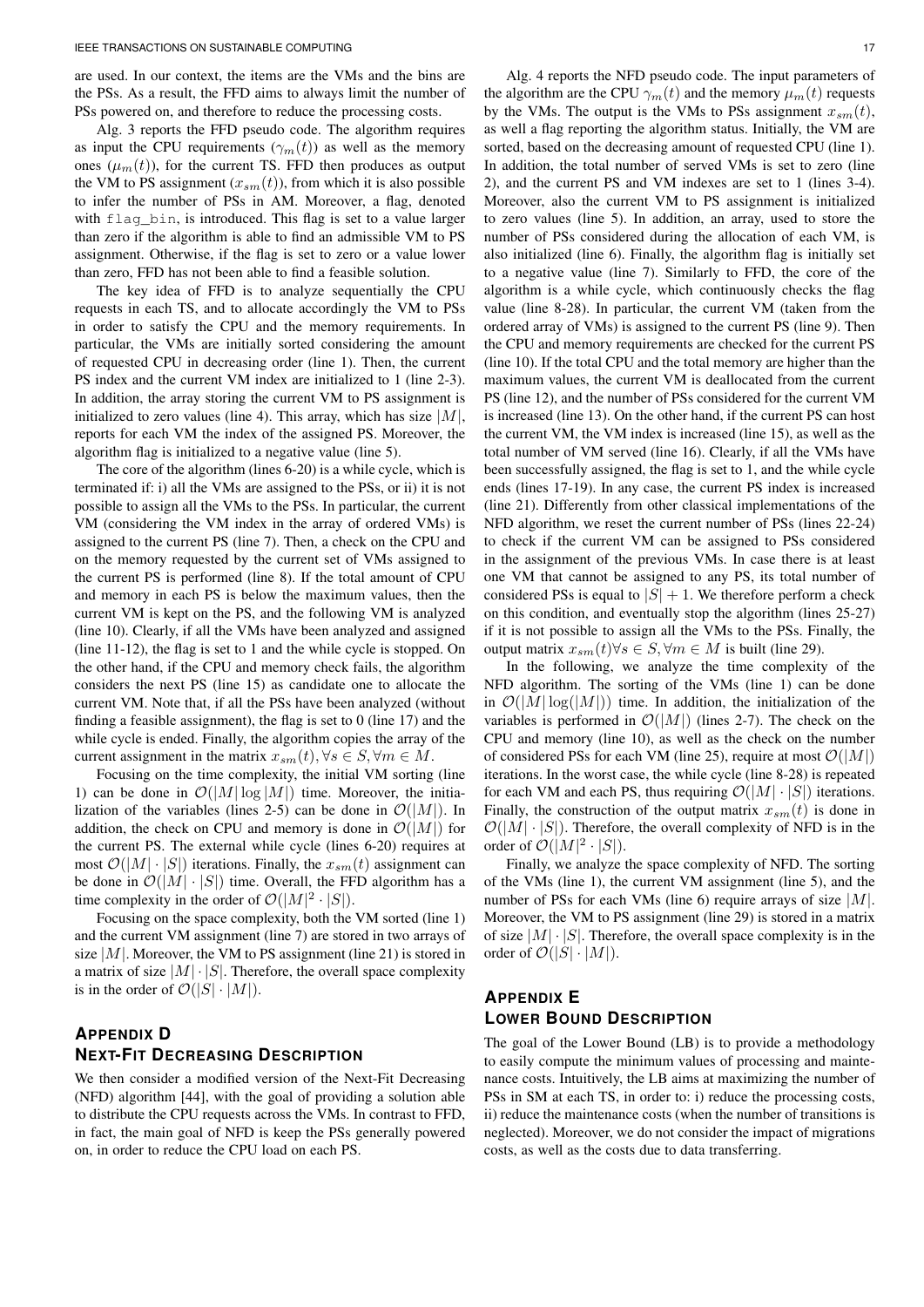Algorithm 4 Pseudo-Code of the NFD algorithm

**Input:**  $\gamma_m(t), \mu_m(t)$ 

**Output:**  $x_{sm}(t)$ , flag bin 1: VM\_sorted=sort\_VM( $\gamma_m(t)$ ,'descend'); 2: VM\_served=0; 3: curr s index=1; 4: curr\_VM\_index=1; 5: curr\_VM\_assignment=init\_array( $|M|$ );<br>6: s considered=init array( $|M|$ ); 6: s\_considered=init\_array( $|M|$ );<br>7: flag bin=-1: flag\_bin=-1; 8: while flag bin  $== -1$  do 9: curr\_VM\_assignment[VM\_sorted[curr\_VM\_index]]=curr\_s\_index; 10: if (check\_CPU\_mem(curr\_VM\_assignment,curr\_s\_index, 11:  $\gamma_m(t), \mu_m(t)$ ==false) then<br>12: curr VM assignment 12:  $\frac{\text{curr} \times \text{W}}{\text{curr} \times \text{W}}$  assignment [VM\_sorted[curr VM\_index]]=0;<br>13: s considered (VM\_sorted[curr VM\_index])++; s\_considered(VM\_sorted[curr\_VM\_index])++; 14: else 15: curr\_VM\_index++; 16: VM served++; 17: **if** VM\_served== $|M|$  then<br>18: flag bin=1:  $flag\_bin=1;$  $19<sup>°</sup>$  end if 20: **end if**  $21$ : **curr s** 21: curr\_s\_index++;<br>22: **if** curr s index = 22: **if** curr\_s\_index ==  $|S| + 1$  **then**<br>23: curr s index=1:  $curr$ <sub>*s*</sub>  $index=1$ ; 24: **end if**<br>25: **if** (che) 25: **if** (check s\_cons(s\_considered,  $|S|$ ) == false) **then** 26: flag bin=0: 26: flag\_bin=0;<br>27: end if end if 28: end while 29:  $x_{sm}(t)$ =write\_conf(curr\_VM\_assignment);

More formally, we initially store the maximum value of available CPU from the PSs:

$$
\hat{\gamma}^{MAX} = \max_{s \in S} \gamma_s^{MAX} \tag{34}
$$

We then denote with  $\hat{N}_{AM}(t)$  the minimum number of PSs to be powered on at a given TS t.  $\hat{N}_{AM}(t)$  is defined as:

$$
\hat{N}_{AM}(t) = \left[ \frac{\sum_{m \in M} \gamma_m(t)}{|S| \cdot \hat{\gamma}^{MAX}} \right] \tag{35}
$$

In the following, we compute the average PS utilization (denoted with  $\hat{u}(t)$ ) as:

$$
\hat{u}(t) = \frac{\sum_{m \in M} \gamma_m(t)}{\hat{N}_{AM}(t) \cdot \hat{\gamma}^{MAX}} \tag{36}
$$

We then store the minimum value of  $P_s^{MAX}$  from the PSs:

$$
\hat{P}^{MAX} = \min_{s \in S} P_s^{MAX} \tag{37}
$$

Similarly, we store the minimum value of  $P_s^{IDLE}$  from the PSs:

$$
\hat{P}^{IDLE} = \min_{s \in S} P_s^{IDLE} \tag{38}
$$

We then introduce the variable  $\hat{P}(t)$  to store the average power consumption.  $\hat{P}(t)$  is computed as:

$$
\hat{P}(t) = \left[ \hat{u}(t) \left( \hat{P}^{MAX} - \hat{P}^{IDLE} \right) + \hat{P}^{IDLE} \right]
$$
 (39)

Finally, the LB for the processing costs is then computed by considering the contribution up to previous TS  $(t - 1)$  plus the contribution at current TS:

$$
C_{E}^{PROC-LB}(t) = C_{E}^{PROC-LB}(t-1) + K_{E} \cdot \delta(t) \cdot \hat{N}_{AM}(t) \cdot \hat{P}(t)
$$
 (40)

Focusing then on the maintenance costs, we initially store in the variable  $\hat{\phi}^{AM}$  the minimum PS FR:

$$
\hat{\phi}^{AM} = \min_{s} \phi_s^{AM} \tag{41}
$$

Similarly, we store in the variable  $\hat{AF}^{SM}$ the minimum AF experienced by a PS always in SM:

$$
\hat{AF}^{SM} = \min_{s} AF_{s}^{SM} \tag{42}
$$

We then compute the number of PSs in SM as:

$$
\hat{N}_{SM}(t) = |S| - \hat{N}_{AM}(t) \tag{43}
$$

In the following, we compute the total AF as:

$$
\hat{AF}^{TOT}(t) = 1 - \left(1 - \hat{AF}^{SM}\right) \cdot \frac{\sum_{t'=1}^{t} \hat{N}_{SM}(t') \cdot \delta(t')}{|S| \cdot \tau^{ALL}(t)} \tag{44}
$$

The LB of the maintenance costs is then expressed with the following formula:

$$
C_M^{TOT-LB}(t) = C_M^{TOT-LB}(t-1) + K_R \cdot \delta(t) \cdot |S| \cdot \hat{AF}^{TOT}(t) \cdot \hat{\phi}^{AM} \tag{45}
$$

Finally, the LB of the total costs is computed as the summation of processing plus maintenance costs:

$$
C^{TOT-LB}(t) = C_E^{PROC-LB}(t) + C_M^{TOT-LB}(t)
$$
 (46)

Three considerations hold for this LB. First, we assume that the most impacting effect on the PS consolidation is driven by CPU requirements, and not by memory ones.<sup>7</sup> Second, we compute the minimum number of PSs which could theoretically satisfy the CPU requirements. However, in a real environment, the actual values of the single CPU requests may impose to use a larger number of PSs in AM. Third, in the maintenance costs we consider only the impact of SM duration, which always introduces a positive effect. The number of transitions, which tends to notably increase the maintenance costs, is not taken into account in the LB computation.

## **APPENDIX F IMPACT OF VM DELAY CONSTRAINTS**

Let us denote with  $\theta^{(s_1,s_2)}$  the experienced delay of a single VM when it is migrated from PS  $s1 \in S$  to PS  $s2 \in S$ . In addition, let us denote with  $\theta_m^{MAX}$  the maximum delay that can be tolerated by VM  $m \in M$ , which we assume does not change across the set of TSs.

We first analyze the impact of delay on MECDC. To this end, we assume that a set of VMs, denoted with  $\Upsilon$ , has a stringent delay constraint, i.e.,  $\theta^{(s_1, s_2)} > \theta_m^{MAX}, \forall m \in \Upsilon, \forall s_1, s_2 \in S, s_1 \neq \emptyset$ s2. In particular, the VMs belonging to the  $\Upsilon$  set, shall not be migrated across the PSs, in order to ensure the delay constraint. On the other hand, we assume that the set of  $\overline{\Upsilon} = M \setminus \Upsilon$ VMs has a loose delay constraint, i.e.,  $\theta^{(s_1,s_2)} \leq \theta_m^{MAX}, \forall m \in \mathbb{R}$  $\overline{\Upsilon}$ ,  $\forall s1, s2 \in S$ ,  $s1 \neq s2$ . In other words, such VMs can be safely moved across the set of PSs, without violating their delay constraint.

In the following, we run MECDC by considering the Tot-CPU VM subset, 15 VMs, 4 PSs, and 5 years of lifetime. The remaining parameters are kept the same as in Sec. 8.1. Moreover, we consider

<sup>7.</sup> Even though the memory requirements are not considered in our computation, they could be potentially added as an additional term. We leave this aspect as future work.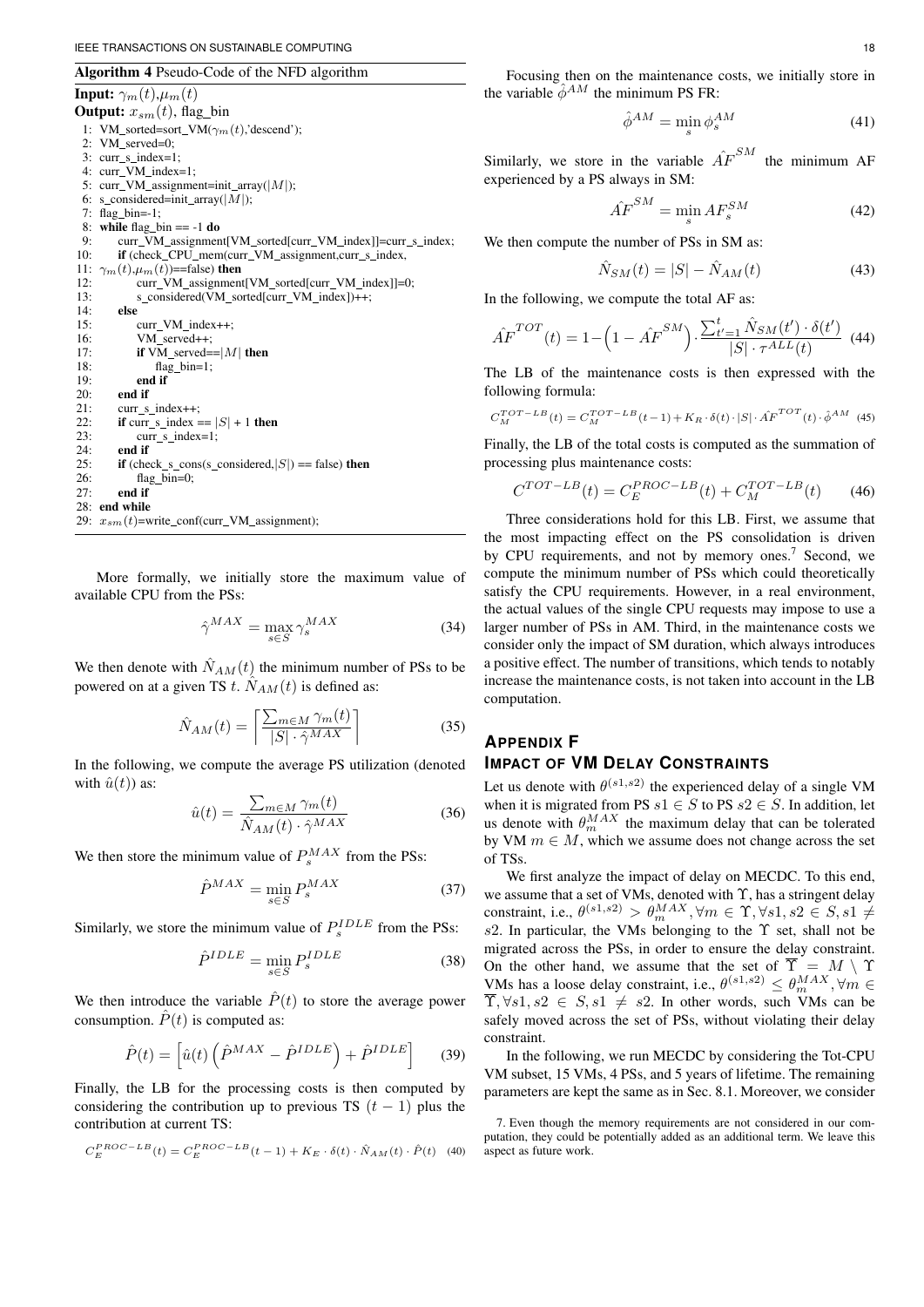TABLE 9 Impact of Delay on the MECDC algorithm.

| $\sim$                  |       |       |       |       |       |
|-------------------------|-------|-------|-------|-------|-------|
| Energy [Wh]             | 22833 | 22833 | 22833 | 22833 | 22833 |
| Tot. Migrations         | 2065  | 2065  | 2065  | 2065  | 2065  |
| Migrations with Penalty |       | 534   | 1437  | 1706  | 2065  |

different cardinalities of the  $\Upsilon$  set, i.e.,  $|\Upsilon| = \{0, 5, 10, 12, 15\}$ . In particular, when  $|\Upsilon| = 0$  all the VMs can be safely migrated across the set of PSs. On the other hand, when  $|Y| = 15$  all the VMs have stringent delay constraints. For the intermediate values, we instead randomly assign the VMs to  $\Upsilon$ , until reaching the required cardinality  $|\Upsilon|$ .

We point out that, even in the case in which all the PSs are always powered on, there might be the need of migrating VMs across the set of PSs, due to the fact that: i) the CPU and memory requirements have to be satisfied in each TS, ii) the future requests in terms of CPU and memory are supposed to be not known in advance. Consequently, we keep track of: i) the total number of migrations, and ii) the number of migrations not satisfying the VM delay constraint, which we denote as migrations with penalty.

Tab. 9 reports the obtained results. Several consideration hold in this case. First, the migrations of VMs are a pretty rare event, i.e., a migration occurs on average every  $13.25$  [ $days$ ] for each VM. Second, the variation of  $|\Upsilon|$  impacts the number of migrations with penalty. The larger is  $|\Upsilon|$ , the higher is the number of migrations with penalty. Third, the energy consumption does not vary, due to the fact that  $|\Upsilon|$  is not explicitly considered by MECDC.

Overall, these numbers already prove that the impact on migration delay is rather limited, due to the fact that MECDC tends to keep a stable solution in terms of VM allocation and in terms of PSs powered on vs. time. However, we have designed a delay-aware version of the MECDC algorithm (called MECDC-DA), by introducing the following changes:

- in the Adaptive Bin Packing function, we check if the delay for moving the current VM from the current PS to the destination PS is lower than  $\theta_m^{MAX}$  after line 12 of the function. If the constraint is not satisfied, the current VM is not assigned to the destination PS;
- lines 9-24 of phase 1 of the MECDC algorithm are repeated twice: in the first iteration, the algorithm considers only the VMs belonging to the  $\overline{\Upsilon}$  subset; in the second iteration, if the CPU and memory constraints are still not satisfied, all the VMs are considered as candidate ones to be migrated.

Tab. 10 reports the obtained results. Interestingly, MECDC-DA is able to reduce the number of migrations, as well as the migrations with penalty, for all the values of  $|Y| > 0$ . In the worst case ( $|Y| = 15$ ), the number of migrations with penalty decrease from 2065 with MECDC to 1309 with MECDC-DA, thus reaching a 37% of reduction. Moreover, the results with lower values of  $|Y|$  are even more promising. For example, when  $|Y| =$ 10, a total number of 7 migrations with penalty is experienced across the whole set of VMs, meaning that such event is extremely rare. Finally, we can also note that a minor impact on the energy consumption is experienced.

Summarizing, we have provided a demonstration of how the MECDC algorithm can consider the delay. In any case, the consid-

TABLE 10 Impact of Delay on the MECDC-DA algorithm.

| ∼                       |       |       |       | 10    |       |
|-------------------------|-------|-------|-------|-------|-------|
| Energy [Wh]             | 22833 | 22607 | 22623 | 22604 | 22605 |
| Tot. Migrations         | 2065  | 1179  | 434   | 626   | 1309  |
| Migrations with Penalty |       |       |       | 266   | 1309  |

| <b>Algorithm 5</b> Pseudo-Code of the TS Variation Function                                                                              |  |  |  |  |
|------------------------------------------------------------------------------------------------------------------------------------------|--|--|--|--|
| <b>Input:</b> $\gamma_m^{ORIG}(t), \mu_m^{ORIG}(t), D_{mn}^{ORIG}(t), \kappa$                                                            |  |  |  |  |
| <b>Output:</b> $\gamma_m^{MOD}(t), \mu_m^{MOD}(t), D_{mn}^{ORIG}(t)$                                                                     |  |  |  |  |
| 1: for $m=1$ : $ \mathcal{M} $ do                                                                                                        |  |  |  |  |
| 2:<br>curr index= $1$ ;                                                                                                                  |  |  |  |  |
| for $t=1$ : $ \mathcal{T} $ do<br>3:                                                                                                     |  |  |  |  |
| 4:<br><b>if</b> curr index== $\kappa$ then                                                                                               |  |  |  |  |
| 5:                                                                                                                                       |  |  |  |  |
| $\gamma_m^{\bar{M}OD}(t) = \max_{(t-\kappa+1:t)} \gamma_m^{ORIG}(t);$<br>$\mu_m^{MOD}(t) = \max_{(t-\kappa+1:t)} \mu_m^{ORIG}(t);$<br>6: |  |  |  |  |
| for $n=1$ : $ \mathcal{M} $ do<br>7:                                                                                                     |  |  |  |  |
| $D_{mn}^{MOD}(t) = \max_{(t-\kappa+1:t)} D_{mn}^{ORIG}(t);$<br>8:                                                                        |  |  |  |  |
| 9:<br>end for                                                                                                                            |  |  |  |  |
| 10:<br>curr index= $1$ ;                                                                                                                 |  |  |  |  |
| 11:<br>else                                                                                                                              |  |  |  |  |
| 12:<br>$curr$ index $++$ ;                                                                                                               |  |  |  |  |
| 13:<br>end if                                                                                                                            |  |  |  |  |
| 14:<br>end for                                                                                                                           |  |  |  |  |
| $15:$ end for                                                                                                                            |  |  |  |  |

ered scenario assumes that live migrations can be performed for most of VMs without impacting their delay requirements (i.e., we assume that we are in the cases  $|\Upsilon| \leq 10$ ). This can be achieved for example by reserving an amount of network bandwidth to perform the live migrations [22], [57]. However, we believe that future work can be done in the cases when  $|Y| > 10$ , which are representative e.g. when VMs are used for mission critical purposes.

### **APPENDIX G IMPACT OF TS DURATION**

In the last part of our work, we have analyzed the impact of varying the TS duration on the obtained results. To this aim, we have considered the original input data from the Materna-3 trace, which we recall has a TS granularity of  $\delta(t) = 5$  [minutes]. We have then applied the TS variation function reported in Alg. 5 to obtain the modified input data for each value of TS duration. In particular, the function requires as input the original CPU request  $\gamma_m^{ORIG}(t)$ , the original memory request  $\mu_m^{ORIG}(t)$ , the original amount of exchanged data between VMs  $D_{mn}^{ORIG}(t)$  (which is computed with the procedure reported in Sec. 7), and the TS reduction factor, which is denoted by  $\kappa$ . The function is then able to produce as output the modified CPU request  $\gamma_m^{MOD}(t)$ , the modified memory request  $\mu_m^{MOD}(t)$  and the modified amount of exchanged data between VMs  $D_{mn}^{MOD}(t)$ . Specifically, the new data is computed as the maximum value between the current TS and the last  $\kappa$  TSs (lines 2-13). In this way, we always ensure that the SLAs are met by the owner of the CDC.

We have then considered the Tot-CPU VM subset. Fig. 8 reports the variation of the total amount of requested CPU by the VMs vs. the TS index, for different TS duration  $\delta(t)$ . Clearly, the  $\delta(t) = 15$  [minutes] and the  $\delta(t) = 60$  [minutes] curves are obtained by setting  $\kappa = 3$  and  $\kappa = 12$ , respectively. Interestingly, we can note that there is always a strong variability in the total requested CPU. In addition, as  $\delta(t)$  increases, the total CPU also